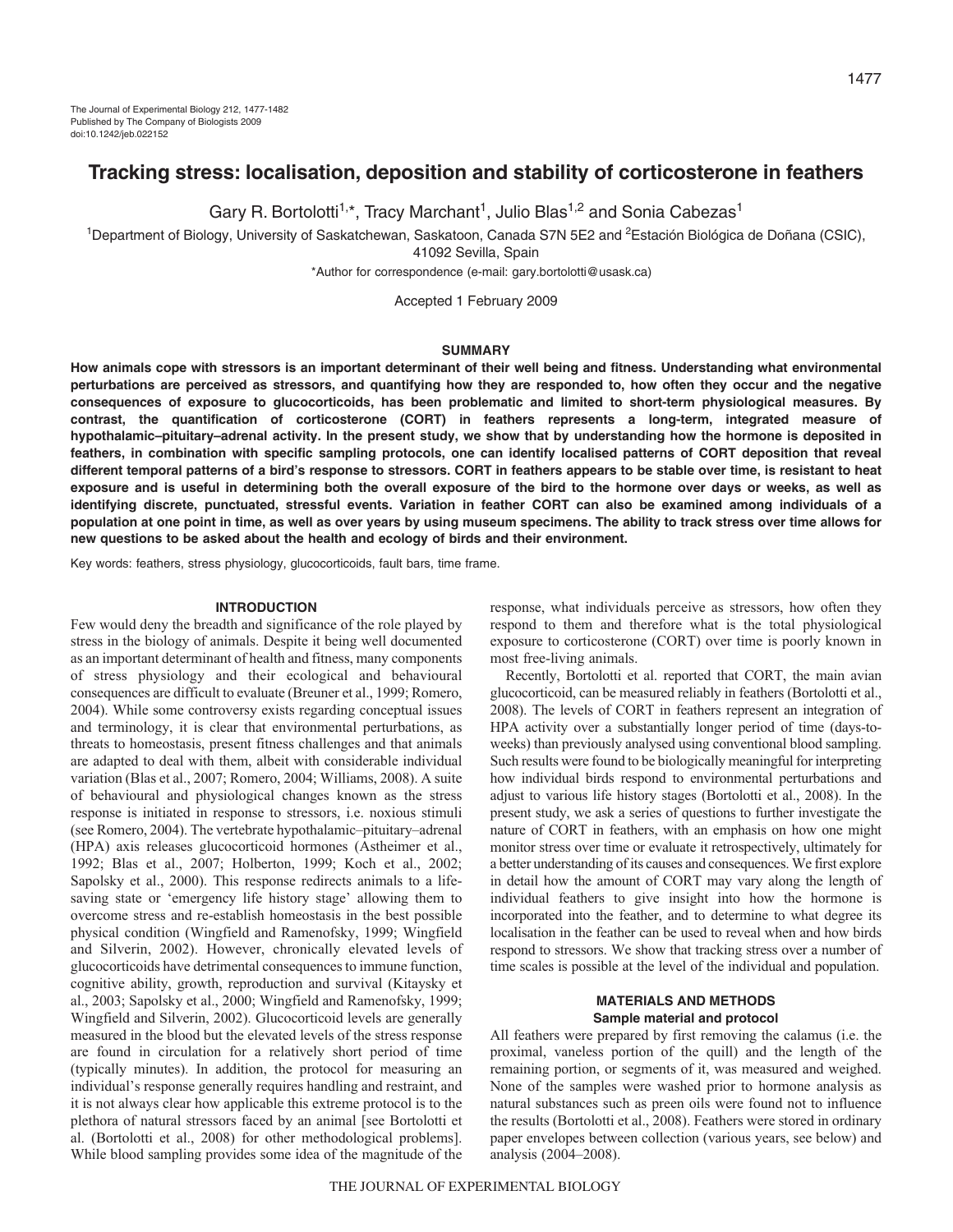## 1478 G. R. Bortolotti and others

The feathers from wild birds used for this study were obtained from dead birds stored in a –20°C freezer for about a year, from museum specimens (University of Saskatchewan Biology Museum, Saskatoon, Canada), from freshly moulted feathers or, in the case of the great horned owl (*Bubo virginianus* Gmelin), a feather was pulled from live birds (see below). Details of the samples and a test for the potential effect of feather age on CORT are presented below.

## **How is CORT deposited in a feather?**

It is imperative to understand how feathers grow and thus how CORT may be deposited for it is only during growth that this hormone may be incorporated into feathers (Bortolotti et al., 2008). The feather follicle is a tubular array of cells that is highly vascularised during growth. Growth rate for much of the length of the feather is at a relatively uniform rate (e.g. Bortolotti, 1984a; Bortolotti, 1984b) and at any point along the rachis, the vane on both sides, completely to the edge, is grown at the same time. Therefore, to capture the temporal nature of CORT deposition, one must cut feathers perpendicular to the rachis. Equal lengths of feathers from distal to proximal therefore represent approximately equal time periods.

To examine trends in CORT from proximal to distal along individual remiges (flight feathers of the wing), we used five freshly moulted feathers of bald eagles (*Haliaeetus leucocephalus* Linnaeus) collected from under nests at Besnard Lake, Canada (Gerrard and Bortolotti, 1988) between 1979 and 1982 and three primaries of a dead eagle in juvenal plumage (i.e. feathers were grown simultaneously as a nestling). The considerable length of eagle feathers, coupled with the availability of detailed knowledge of their growth rate (Bortolotti, 1984a; Bortolotti, 1984b), proved to be ideal for investigating patterns of CORT deposition. Segments 21mm long were cut from these bald eagle remiges. Avoiding the worn tip, 10 segments from three feathers and 12 segments from two feathers were cut at right angles to the rachis.

To enhance the likelihood that within-feather patterns revealed in the analysis of bald eagle feathers could be generalised to other birds, we analysed remiges from five other species: prairie falcon (*Falco mexicanus* Schlegel), great horned owl, snow goose (*Chen caerulescens* Linnaeus), sandhill crane (*Grus canadensis* Linnaeus) and Swainson's hawk (*Buteo swainsoni* Bonaparte). These species were chosen in part because of availability and the ease of working with large feathers and also because they represented variation in body mass (approximately 0.6–4kg), diet (carnivore, omnivore and herbivore) and habitat (terrestrial and wetland). A remige from the same position in the wing from one adult and one juvenile of the same sex were analysed for each species. Feathers were cut into three equal-length segments. We examined the proximal to distal variation in CORT in the rachis only to avoid the complication of varying degrees of vane asymmetry. The potential variation due to vane asymmetry was examined using the most proximal segment of each of these feathers.

## **Can punctuated stress events be identified?**

For some time it has been known that stress is recorded in feathers in the form of fault bars – visible deformities (generally  $\leq 1$  mm in diameter) in the barbs running at approximately right angles to the rachis, which are believed to be caused by exposure to a variety of short-term stressors such as handling or bad weather (Bortolotti et al., 2002; Jovani and Blas, 2004). Only recently have they been found to be associated with a bird's fitness potential (Bortolotti et al., 2002). Using the bald eagle remiges, we examined whether such punctuated stress associated with fault bars could be detected using feather CORT.

## **Is CORT in feathers stable?**

If CORT is to be compared among feathers it must be shown that it does not degrade appreciably over time or after exposure to the environment. To get some appreciation for whether CORT degraded, we analysed feathers from frozen carcasses of birds that had died relatively recently (<1 year before analysis in 2004) and those taken from the same age, sex and species as museum specimens collected between 1931 and 1972 (age=51±4.1 years, mean  $\pm$  s.e.m.). We plucked a contour feather from the belly of 13 species representing a variety of birds: great horned owl, snow goose, sandhill crane, great blue heron (*Ardea herodeas* Linnaeus), mallard (*Anas platyrhynchos* Linnaeus), northern goshawk (*Accipiter gentilis* Linnaeus), gray partridge (*Perdix perdix* Linnaeus), American coot (*Fulica americana* Gmelin), peregrine falcon (*Falco peregrinus* Tunstall), snowy owl (*Bubo scandiacus* Linnaeus), ruffed grouse (*Bonasa umbellus* Linnaeus), Franklin's gull (*Larus pipixcan* Wagler) and western grebe (*Aechmophorus occidentalis* Lawrence).

In addition, we experimentally tested the stability of CORT by comparing segments of vane under ambient conditions with those exposed to 75°C for 30min in a drying oven. We chose heat, in part, as it is one environmental variable that the feathers from most species would probably experience while still on the birds, it should increase the rate of degradation if indeed it was occurring and if proved unimportant it would be convenient for researchers to simply store dry feathers without regard to ambient conditions. Five remiges were pulled from one wing of each carcass of a sandhill crane, prairie falcon, great blue heron, Swainson's hawk, great horned owl, short-eared owl (*Asio flammeus* Pontoppidan), Canada goose (*Branta canadensis* Linnaeus), redhead (*Aythya americana* Eyton), Franklin's gull, Northern shoveler (*Anas clypeata* Linnaeus) and common raven (*Corvus corax* Linnaeus). The vanes of each feather were removed and kept separate from each other. The strands of vane were then separated from each other and mixed thoroughly within the individual feather sample. Each mixture was divided into 10 replicates, five of which were heated while the others remained as a control.

## **Variation within a population**

To examine within-population variation and population variation over time, we collected back feathers from great horned owls from the vicinity of Saskatoon, Canada. In 2005 we collected one upper back feather from 45 carcasses of birds that died in 2004 and 2005 and whose carcasses were kept frozen. Although most specimens lacked information, the cause of death was typically suspected to be collision with a vehicle or simply found dead (likely to be starvation or, in two cases, birds tested positive for West Nile virus). Also in 2004 and 2005, a feather was collected from 10 live, wild owls obtained from various sources, e.g. trapped accidentally inside a building, captured by a bander. For comparison with these recent samples, we collected two back feathers (CORT averaged for analyses) from 21 museum specimens collected between 1931 and 1974 (1959.7±2.63, mean ± s.e.m.), also in the vicinity of Saskatoon. Of these latter birds, 15 date from the 1960s when they were pole-trapped as pests at a pheasant game farm. Sex was taken from museum labels (*N*=2 with no data) or determined by inspection of gonads or by DNA found in the feather (Doñana Biological Station, Seville, Spain) (Horvath et al., 2005).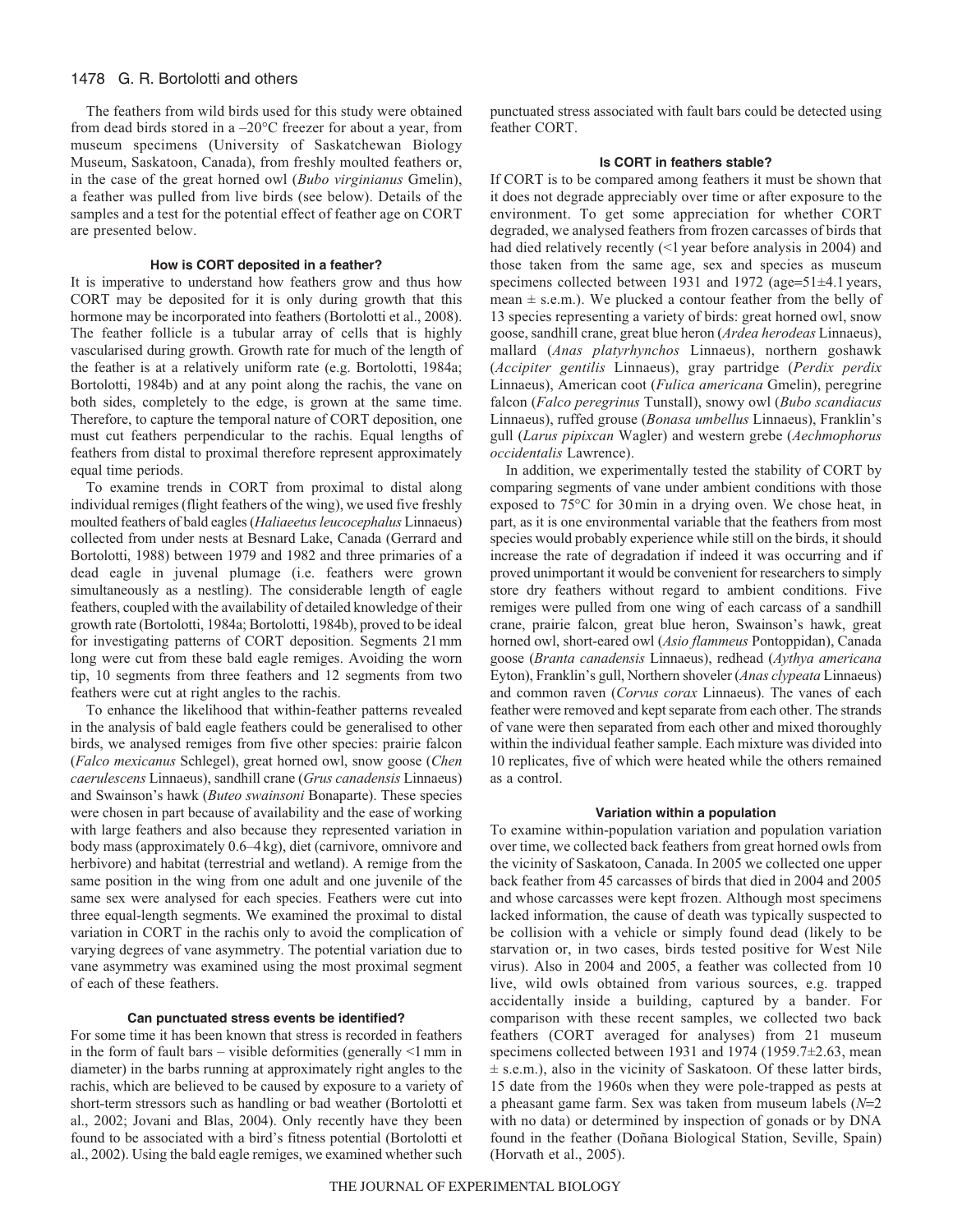#### **Hormone analyses**

A methanol-based extraction technique was used to extract CORT from feathers [complete details including validation of the methodology are presented in Bortolotti et al. (Bortolotti et al., 2008)]. The feather minus the calamus was first minced into pieces of <5×5 mm with scissors. Ten millilitres of methanol (HPLC grade, VWR International, Mississauga, Ontario, Canada) was added and the samples were placed in a sonicating water bath at room temperature for 30 min, followed by incubation at 50°C overnight in a shaking water bath. The methanol was then separated from feather material by vacuum filtration, using a plug of synthetic polyester fibre in the filtration funnel. The feather remnants, original sample vial and filtration material were washed twice with approximately 2.5 ml of additional methanol; the washes were added to the original methanol extract. The methanol extract was placed in a 50°C water bath and subsequently evaporated in a fume hood. Evaporation of the samples was completed within a few hours and the extract residues were reconstituted in a small volume of the phosphate buffer system (PBS;  $0.05 \text{ mol}^{-1}$ , pH 7.6) used in the CORT radioimmunoassay (Blas et al., 2005). The filtration step was generally found to be sufficient to remove feather particulates but further particulate material could be removed, if needed, by centrifugation of the PBSreconstituted samples. Reconstituted samples were frozen at –20°C until analysed for CORT. The efficiency of methanol extraction was assessed by including feather samples spiked with a small amount (approximately 4000 d.p.m.) of <sup>3</sup>H-corticosterone in each extraction. Greater than 90% of the radioactivity was recoverable in the reconstituted samples.

## **RESULTS AND DISCUSSION Deposition of CORT**

How steroids get deposited into feathers is central to our understanding of how to sample parts of a feather, as well as how to compare feathers and interpret biological significance of the variation. CORT could be bound in a specific manner so that for a given concentration in the blood, concentration in the feather would be consistent regardless of any variation in mass within or among feathers. Alternatively, Bortolotti et al. suggested that CORT may be deposited into the feather in a non-specific manner, e.g. without having to be bound to specific molecules (Bortolotti et al., 2008). Given that for most of their growth period, feathers elongate at an approximately even rate (e.g. Bortolotti, 1984a; Bortolotti, 1984b), the latter hypothesis predicts that the hormone would be deposited in a time-dependent [i.e. length  $(pgmm^{-1})$ ] rather than massdependent [concentration  $(pgmg^{-1})$ ] fashion and so portions of feathers with higher mass would be diluted. Differences in CORT among the rachis, vane and calamus of feathers suggest scaling CORT to length rather than mass is most appropriate (Bortolotti et al., 2008).

We tested the validity of concentration (pg mg<sup>-1</sup>) *versus* a temporal expression of CORT ( $pgmm^{-1}$ ) using natural sources of variation within five individual bald eagle feathers. For each of the five feathers cut into 10 or more segments of 21mm, Spearman correlations showed that distal (segment number 1) to proximal position was always highly correlated with concentration (range  $r_s$ =–0.720 to –0.939,  $Ps$ <0.008) whereas we did not detect any significant correlations for length (range *r*s=0.042–0.442, *P*s>0.20). The amount of keratin per unit of length of a feather increases from distal to proximal as there is typically more mass of vane and because the rachis widens. CORT per mg clearly declined from distal to proximal (Fig.1A) whereas no such pattern existed for CORT per



Fig. 1. Distribution of the amount of corticosterone in five primary feathers of bald eagles sampled in 21 mm segments from distal to proximal position along the shaft and expressed as (A) concentration ( $pg mg^{-1}$ ) and by (B) a linear measurement ( $pg \, \text{mm}^{-1}$ ). Symbols represent individual feathers, and lines show significant correlations (see text).

mm (Fig.1B). We cannot envision a biological explanation for the consistent distal to proximal variation in feather CORT (Fig.1A). Instead, day-to-day variation in response to stressors should cause CORT to go up and down within the individual as shown in Fig.1B. Note as well the large differences in inherent variation between concentration (Fig.1A, a 5.9-fold range) and length (Fig.1B, a 2.3 fold range).

Bortolotti et al. found that feather CORT values correlated with maximal values of plasma CORT after an experimentally induced stress rather than baseline CORT (Bortolotti et al., 2008). Therefore, as one would expect, CORT values for individual feathers (Fig.1B) reveal considerable within- and among-individual variation in exposure and/or response to stressors. The coefficients of variation (c.v.) averaged  $15.7\%$  ( $\pm 1.6$  s.e.m., range,  $11-19\%$ ) for five feathers from breeding eagles and were 21%, 23% and 24% from three feathers grown concurrently on one individual while it was a nestling. The magnitude of the c.v. for this physiological trait is relatively high, considering that c.v. for among-individual variation for such a variable attribute as asymptotic body mass was 4% and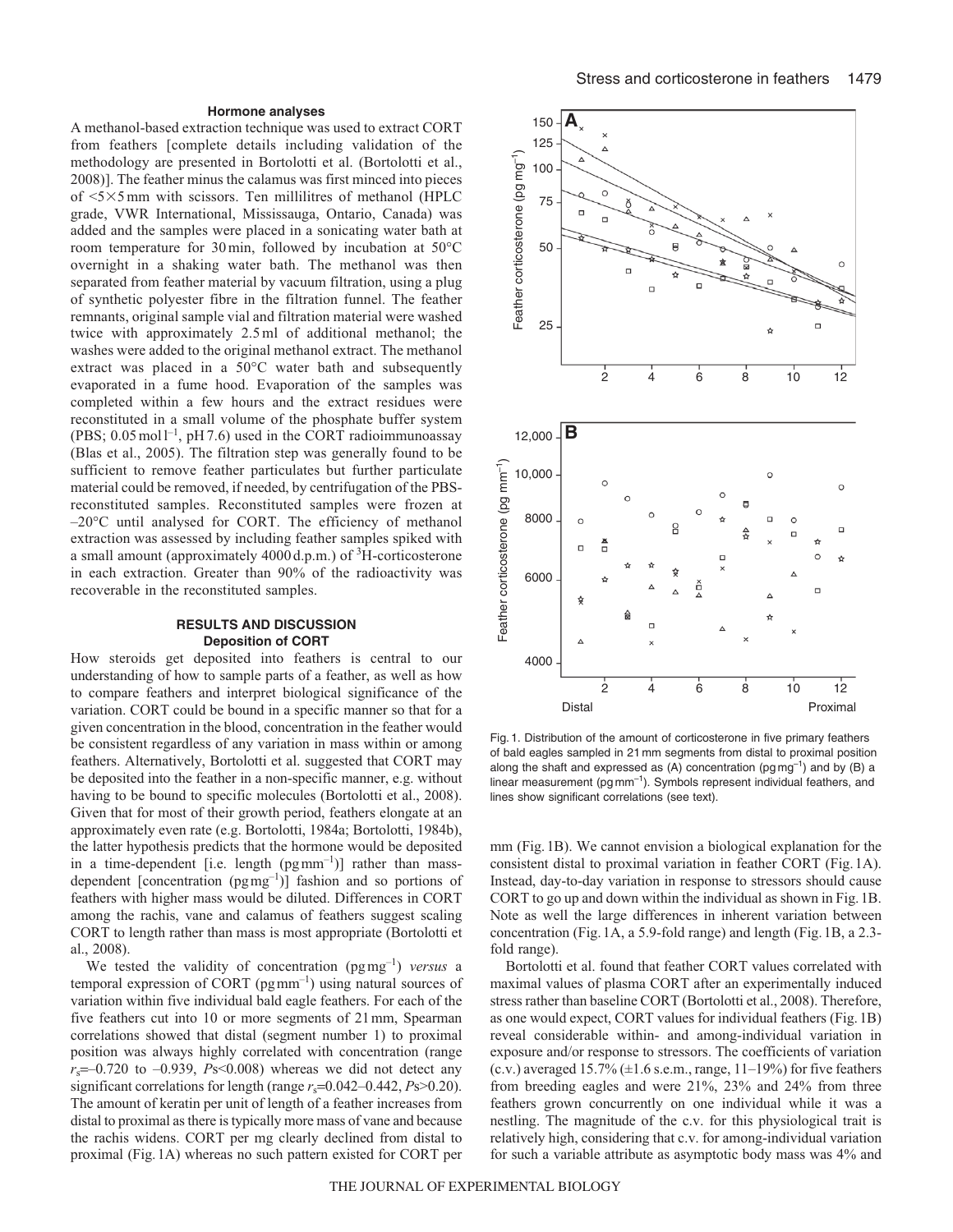

Fig. 2. Amount of corticosterone distal (1) to proximal (3) in feathers of five species (two feathers per species, see text) as measured by (A) concentration (pg mg<sup>-1</sup>) and by (B) a linear measurement (pg mm<sup>-1</sup>). Lines connect individual feathers.

for bill length it was 2% (calculated for data on *N*=47 eaglets) (Bortolotti, 1984b).

Distal to proximal variation was further explored for generality among five species with 10 flight feathers cut into three equal-length segments. For simplicity we show only results for the rachis (Fig. 2). Similar to the results for eagles, concentrations systematically decreased from tip to base (Fig. 2A) and were extremely variable among feathers (up to a 141-fold range). However, when examined in a linear measurement (Fig.2B, only a 10-fold range), CORT went up, down or stayed the same along the feather as would be expected over time given the unpredictable nature of the appearance of, and response to, stressors.

Both Figs1 and 2 suggest that mass drives the concentration by a dilution effect. To further examine this, avoiding the distal to proximal variation, we analysed the inner (trailing edge) *versus* the outer (leading edge) vane in the most proximal segment of the 10 remiges of the five species analysed above (i.e. only one comparison per feather). Feathers are naturally asymmetrical with the mass of the outer vane less than the inner vane. CORT in the outer vane was significantly different from the inner vane only for concentration (Wilcoxon paired test *Z*=–2.599, *P*=0.009 for concentration and *Z*=–0.866, *P*=0.386 for length). Collectively, the results presented here confirm that CORT is deposited in feathers in a time-dependent not mass-dependent fashion, and so the appropriate means of quantifying this hormone is per length of feather and not by concentration. Furthermore, these findings emphasise that the sampling of just part of a feather must include the rachis and entire vane, edge-to-edge perpendicular to the rachis to obtain all of the hormone deposited at any one point in time.

### **Identification of punctuated stress events**

We used paired *t*-tests to compare two consecutive 21mm sections of eagle feather. First using feathers that had fault bars, there was significantly more CORT in the length of a segment with one or more fault bars than in the adjacent section without bars (*t*=–2.192, *P*=0.049, *N*=13). Using these same feathers but comparing two sections lacking stress marks, there was no difference in CORT (*t*=1.053, *P*=0.317, *N*=11). Turning to other eagle feathers for which there were no fault bars at all along the entire feather, there was similarly no difference in CORT between two randomly selected consecutive sections (*t*=–0.466, *P*=0.658, *N*=7). These results should be considered as being very conservative in representing the technique's ability to resolve spikes in CORT. The sections we used spanned approximately three days of growth, even though the CORT pulse of induced stress associated with the event that caused a fault bar may have only lasted a matter of hours or minutes. Given that we do not know what stressor caused the fault bar, one must be cautious in interpreting or inferring causality. However, even if fault bars and CORT are not causally related, the bars should be good markers of stressful events and this is what seems to show up in the analysis of feather hormones.

## **Stability of CORT in feathers**

While old feathers (>25 years) (Fig. 1) clearly contain measurable levels of CORT, the amount of hormone at the time of growth could not of course be known. From our sampling protocol, there was no evidence for museum specimens having less CORT as would be expected if degradation occurs (paired *t*-test, *t*=–0.1.41, *P*=0.184, *N*=13 pairs of fresh and old feathers per species). In fact, the mean for fresh carcasses  $(4.4\pm0.45 \,\mathrm{pg\,mm^{-1}}$ , mean  $\pm$  s.e.m.) was somewhat less than that for museum specimens  $(5.4\pm 0.49 \,\text{pg}\,\text{mm}^{-1}$ , mean  $\pm$ s.e.m.).

Feather CORT was also remarkably resistant to degradation by heat. We evaluated the effect of the heat treatment using generalised



Fig. 3. Corticosterone levels (mean±95% C.I.) in remiges of 11 species comparing the heat treatment (closed squares) versus control (open circles). Species: 1, Canada goose; 2, great blue heron; 3, great horned owl; 4, prairie falcon; 5, common raven; 6, redhead; 7, Franklin's gull; 8, sandhill crane; 9, short-eared owl; 10, shoveler; 11, Swainson's hawk.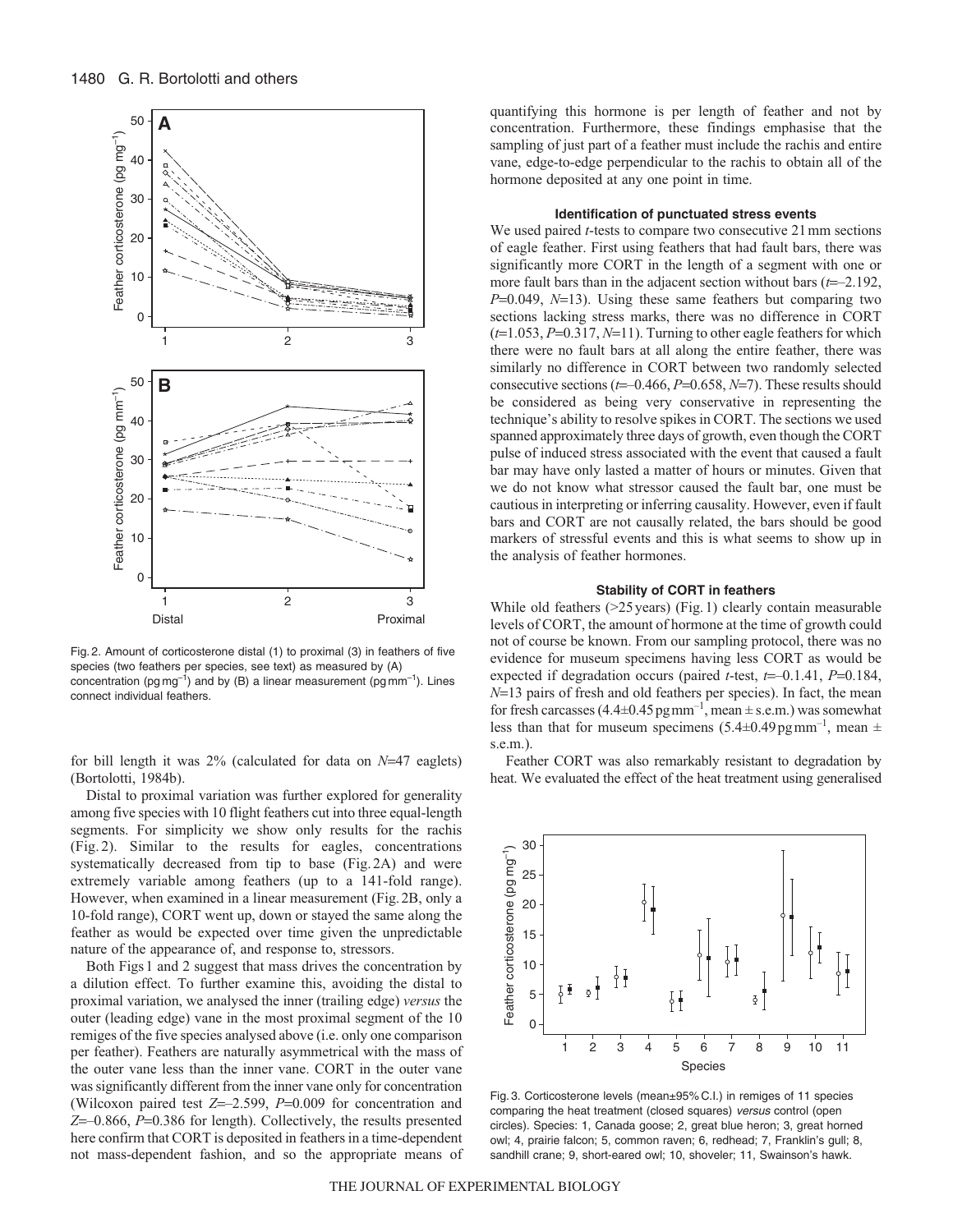linear mixed models (GLIMMIX, SAS Institute, Cary, NC, USA). The dependent variable used was CORT concentration ( $pgmg^{-1}$ ), which presented a gamma-type error distribution and a log-link function. The independent variable was treatment and we considered species as a random variable. There was no significant effect of the heat treatment on CORT (*F*1,98=0.23, *P*=0.6359) (Fig.3). An added benefit of this protocol is that it would sterilise zoonotic pathogens and thus increase security to investigators and local animals if the feathers were imported. Presently, heating feathers for 75°C for 20min is required by Canadian regulations for the importation of feathers.

## **Population variation**

We first tested for variation attributable to the state at sampling (alive or carcass) and sex of the recent samples (2004–2005) of great horned owls. There was no effect of sex (*F*1,48=1.218, *P*=0.275) nor was there an interaction (*F*1,48=0.524, *P*=0.473) but the difference between birds that were alive and dead approached significance  $(F<sub>1.48</sub>=3.649, P=0.062)$  with the former having a higher level of CORT. There was no sex difference within the museum sample  $(F_{1,18}=0.066, P=0.800)$  so all historic specimens, i.e. including the two with no sex information, were compared with the recent samples (*F*2,73=61.62, *P*<0.0001) (Fig.4). Our intention here was merely to explore some potential sources of variation within a population (sex, alive *versus* dead and over time) and so a thorough investigation of causality is not appropriate. However, these results may suggest that either great horned owls are different today than they were 50 years ago or possibly a bias exists because of sampling. The museum specimens were either shot or pole-trapped and thus likely to be relatively healthy, free-flying birds. The more recent sample was probably more marginal members of the population. The fact that feather CORT from carcasses tended to be lower than that from living birds supports this interpretation. It is of interest that the only individual of the 2004–2005 sample that overlapped in CORT with the distribution of museum specimens was the only recent bird known to have been shot.

## **Conclusions**

Unlike other tissues, feathers provide a historical record of past HPA activity. Even hair keratin, by virtue of its slow growth and other attributes, has limited application for detecting temporal variation in CORT (Accorsi et al., 2008). The analysis of CORT in feathers



Fig. 4. Mean (±s.e.m.) level of corticosterone (pg mm<sup>-1</sup>) in back feathers of great horned owls from a recent sample of alive and dead (i.e. carcass) birds, as well as an historical sample of museum specimens from Saskatoon, Canada.

provides a temporal perspective on HPA activity that is unmatched in breadth, flexibility and ease of quantification. Of the many advantages of this non-invasive technique (Bortolotti et al., 2008), perhaps none is more significant than the ability to track stress over time. For example, at least four types of protocols for sampling provide very different time lines suitable for different types of questions. First, CORT can be evaluated for as short a time as a day or two to many weeks within a single feather. The hormonal response can be linked directly to behaviour, short episodes of environmental perturbations (e.g. inclement weather) or a physiological process as long as there is concurrence between the latter and feather growth. Because one can measure the length of a developing feather, natural or induced, it is a simple matter to observe or experimentally manipulate birds in a potentially stressful situation and subsequently measure the CORT at the exact point along the feather corresponding to the time of exposure (G.R.B., unpublished data).

Second, a considerably longer time line is possible by comparing among feathers grown at different times on an individual bird. Provided the growth rates of the type of feather are known or feathers of similar size and morphology are used (e.g. contours of the breast or back), then weeks or months of CORT record would be available. Repeated plucking of a feather, e.g. on the same position on the wing or tail, also allows one to get such an extended time line.

Third, many large species of birds such as Procellariiforms, Gruiforms, Falconiforms and Strigiforms do not undergo a complete annual moult of remiges. Individuals of such species can simultaneously possess feathers grown in three different calendar years, thus providing a remarkably long-term perspective into variation in CORT available from just one sampling point in time for the investigator.

Fourth, because exposure to CORT may have long-lasting physiological consequences, at least during development (Monaghan, 2008), there may also be causal links between CORT exposure at one point in time and a similar or different type of response at some point in the future. Therefore, researchers may have some insight on future or past events and how birds deal with them. When one considers extending sampling from within to among individuals, new ecological questions can be asked concerning population-level consequences of stress or CORT as a bioindicator of avian, or even ecosystem, health. Of particular value may be longterm monitoring of populations, or historical trends in CORT using museum specimens (Fig.4), from the perspective of interpreting the significance of environmental change.

M. Stoffel and T. German were invaluable in data collection and sample processing in the field and lab, respectively. We appreciate the cooperation of D. Parker and associates at the Western College of Veterinary Medicine, University of Saskatchewan, for carcass samples, and J. J. Negro for facilitating the genetic analysis of sex. G.R.B. was funded by Natural Sciences and Engineering Research Council of Canada and the Stuart and Mary Houston Professorship in Ornithology. J.B. and S.C. were supported by the Ministerio de Educaci n y Ciencia and the Isabel Maria López Martínez Memorial Scholarship, and J.B. was also funded through a postdoctoral I3P contract (CSIC/European Union).

#### **REFERENCES**

- **Accorsi, P. A., Carloni, E., Valsecchi, P., Viggiani, R., Garnberoni, M., Tarnanini, C. and Seren, E.** (2008). Cortisol determination in hair and faeces from domestic cats and dogs. Gen. Comp. Endocrinol. **155**, 398-402.
- **Astheimer, L. B., Buttemer, W. A. and Wingfield, J. C.** (1992). Interactions of corticosterone with feeding, activity and metabolism in passerine birds. Ornis Scand. **23**, 355-365.
- **Blas, J., Baos, R., Bortolotti, G. R., Marchant, T. and Hiraldo, F.** (2005). A multi-tier approach to identifying environmental stress in altricial nestling birds. Funct. Ecol. **19**, 315-322.
- **Blas, J., Bortolotti, G. R., Tella, J. L., Baos, R. and Marchant, T. A.** (2007). Stress response during development predicts fitness in a wild, long lived vertebrate. Proc. Natl. Acad. Sci. USA **104**, 8880-8884.